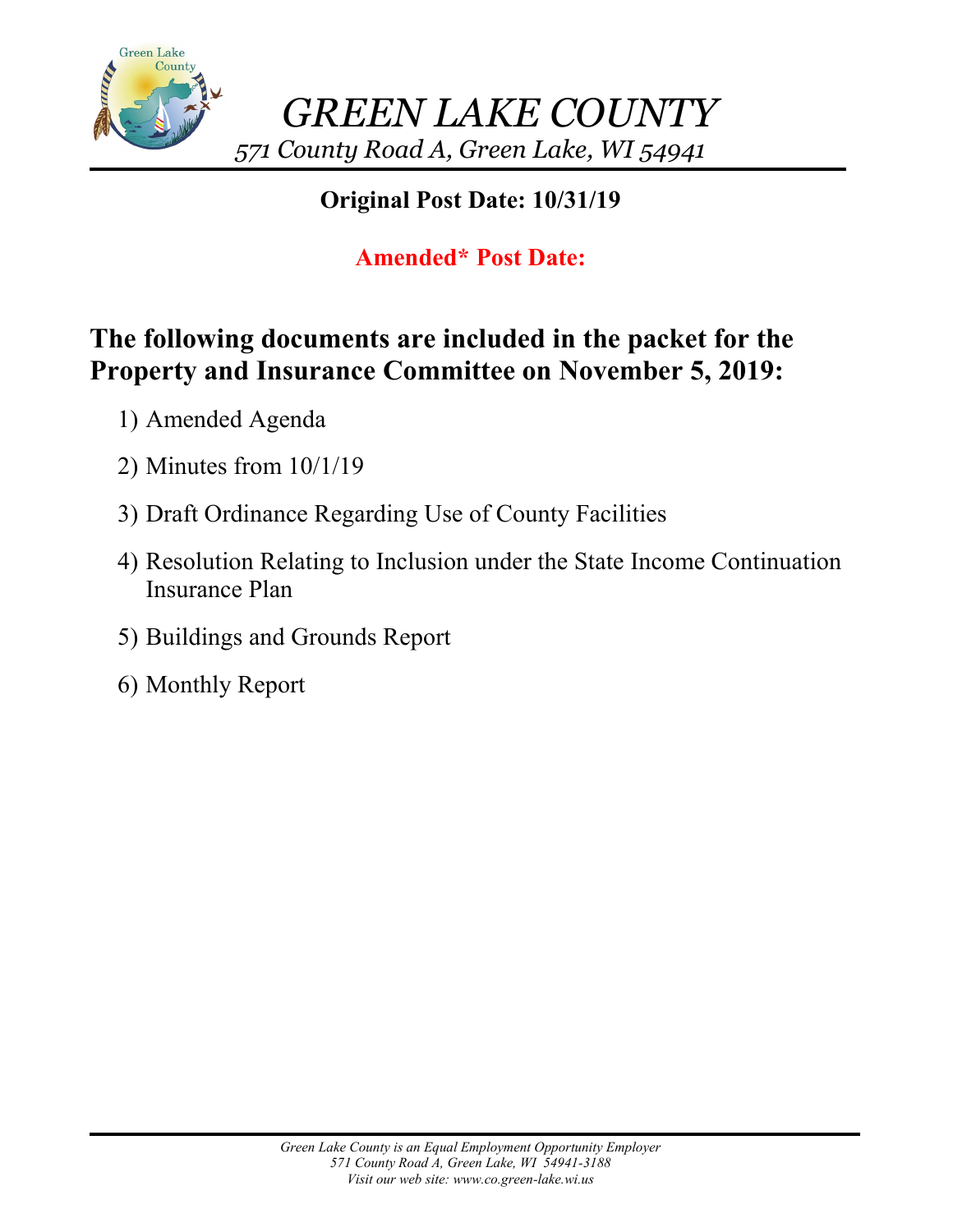

## *GREEN LAKE COUNTY OFFICE OF THE COUNTY CLERK*

 *Elizabeth Otto Office: 920-294-4005 County Clerk FAX: 920-294-4009*

| <b>Property &amp; Insurance Committee</b><br><b>Meeting Notice</b><br>Date: November 5, 2019 Time: 5:00 PM<br>Location: Government Center, County Board Room, 571 County Road A, Green Lake WI<br><b>Amended AGENDA*</b> |  |  |                                                                                                                                                                      |                                                                                                                                                                                                                                                                                                                                                                                                                                                                                                                                                                                                                                                                                                                                        |
|--------------------------------------------------------------------------------------------------------------------------------------------------------------------------------------------------------------------------|--|--|----------------------------------------------------------------------------------------------------------------------------------------------------------------------|----------------------------------------------------------------------------------------------------------------------------------------------------------------------------------------------------------------------------------------------------------------------------------------------------------------------------------------------------------------------------------------------------------------------------------------------------------------------------------------------------------------------------------------------------------------------------------------------------------------------------------------------------------------------------------------------------------------------------------------|
|                                                                                                                                                                                                                          |  |  | Committee<br><b>Members</b><br>Vicki Bernhagen, Chair<br>Patti Garro, Vice-Chair<br>David Abendroth<br>Richard Trochinski<br>Keith Hess<br>Elizabeth Otto, Secretary | 1. Call to Order<br>Certification of Open Meeting Law<br>2.<br>3. Pledge of Allegiance<br>4. Minutes: *10/1/19<br>5. Public Comments (3 min limit)<br>*Correspondence<br>6.<br>*Wisconsin County Mutual Insurance-Deductible Limits<br>7. Review draft of Ordinance Regarding the Use of County Facilities<br>8. *Resolutions<br>*Relating to Inclusion Under the State Income Continuation<br><b>Insurance Plan</b><br>9. Update Worker's Comp insurance<br>10. Security Systems Update<br>11. Maintenance Report<br>• Buildings and Grounds Report<br>• Monthly Activities<br>12. Committee Discussion<br>• Future Meeting Dates: Regular Meeting 12/3/2019 -5:00 PM<br>• Future Agenda items for action & discussion<br>13. Adjourn |
|                                                                                                                                                                                                                          |  |  |                                                                                                                                                                      | Kindly arrange to be present, if unable to do so, please notify our office. Sincerely, Elizabeth Otto, County Clerk                                                                                                                                                                                                                                                                                                                                                                                                                                                                                                                                                                                                                    |

**Please note: Meeting area is accessible to the physically disabled. Anyone planning to attend who needs visual or audio assistance, should contact the County Clerk's Office, 294-4005, not later than 3 days before date 0f the meeting.**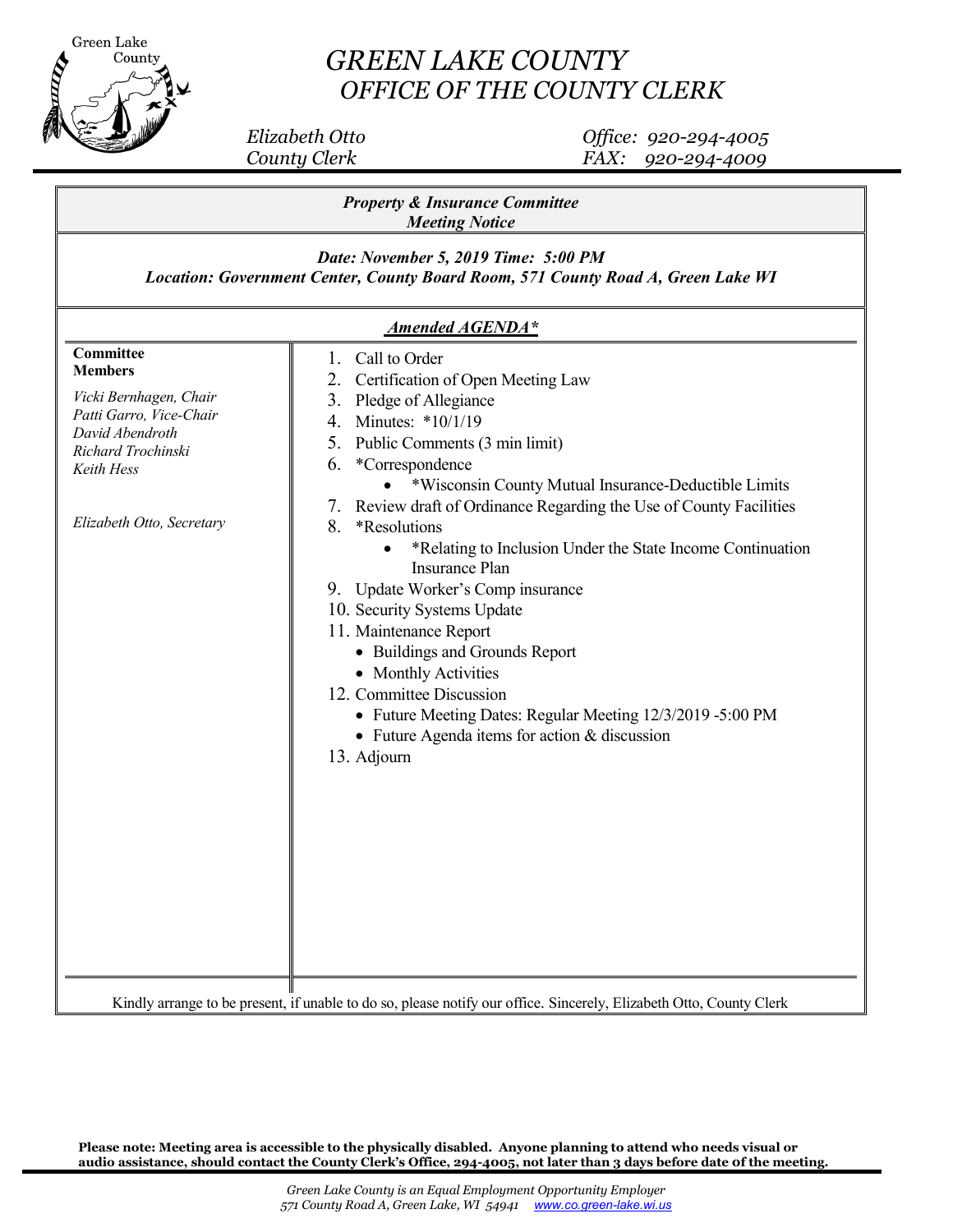## **PROPERTY AND INSURANCE COMMITTEE October 1, 2019**

The meeting of the Property and Insurance Committee was called to order by Chair Vicki Bernhagen on Tuesday, October 1, 2019 at 5:00 PM in the Green Lake County Board Room, Green Lake County Government Center, 571 County Road A, Green Lake, WI. The requirements of the open meeting law were certified as being met. The pledge of allegiance was recited.

Present: Vicki Bernhagen Keith Hess Richard Trochinski David Abendroth Patti Garro

Other County employees present:

Liz Otto, County Clerk Sheriff Mark Podoll Scott Weir, Maintenance Supervisor Jason Jerome, HHS Director Dawn Klockow, Corporation Counsel Barry Mashuda, Hwy Commissioner Cathy Schmit, Cty Administrator Lori Evans, SO Admin Asst Nicole Geschke, HR Coordinator

## **MINUTES**

*Motion/second (Garro/Trochinski)* to approve the minutes of September 3, 2019 with no additions or corrections. Motion carried with no negative vote.

## **PUBLIC COMMENTS**

Sheriff Mark Podoll spoke regarding his concerns with the proposed health insurance for 2020 including hiring effects, network coverage, and providers in the area.

## **AWARD OF CONTRACT FOR GREEN LAKE COUNTY GOVERNMENT CENTER VETIBULE REMODEL**

County Administrator Cathy Schmit stated that a bid was received from Samuels Group for \$90,740 which is under the budgeted amount of \$113,125. Schmit also stated that this bid could be reduced by \$6,000-\$7,000 if Accurate Controls takes care of the new cardreader. *Motion/Second (Abendroth/Hess)* to approve bid at \$83,740. Discussion held. Abendroth withdrew the motion, Hess withdrew the second*. Motion/second (Abendroth/Hess)* to approve the bid from Samuels Group at \$84,740. Motion carried with no negative vote.

## **HIGHWAY STORAGE BUILDING – SHOP 2 BID RESULTS**

Chair Bernhagen informed the committee that a bid of \$116,793.68 from Modern Pole Builders was approved by the Highway Committee. *Motion/second (Trochinski/Garro)* to approve the bid from Modern Pole Builders. Motion carried with no negative vote.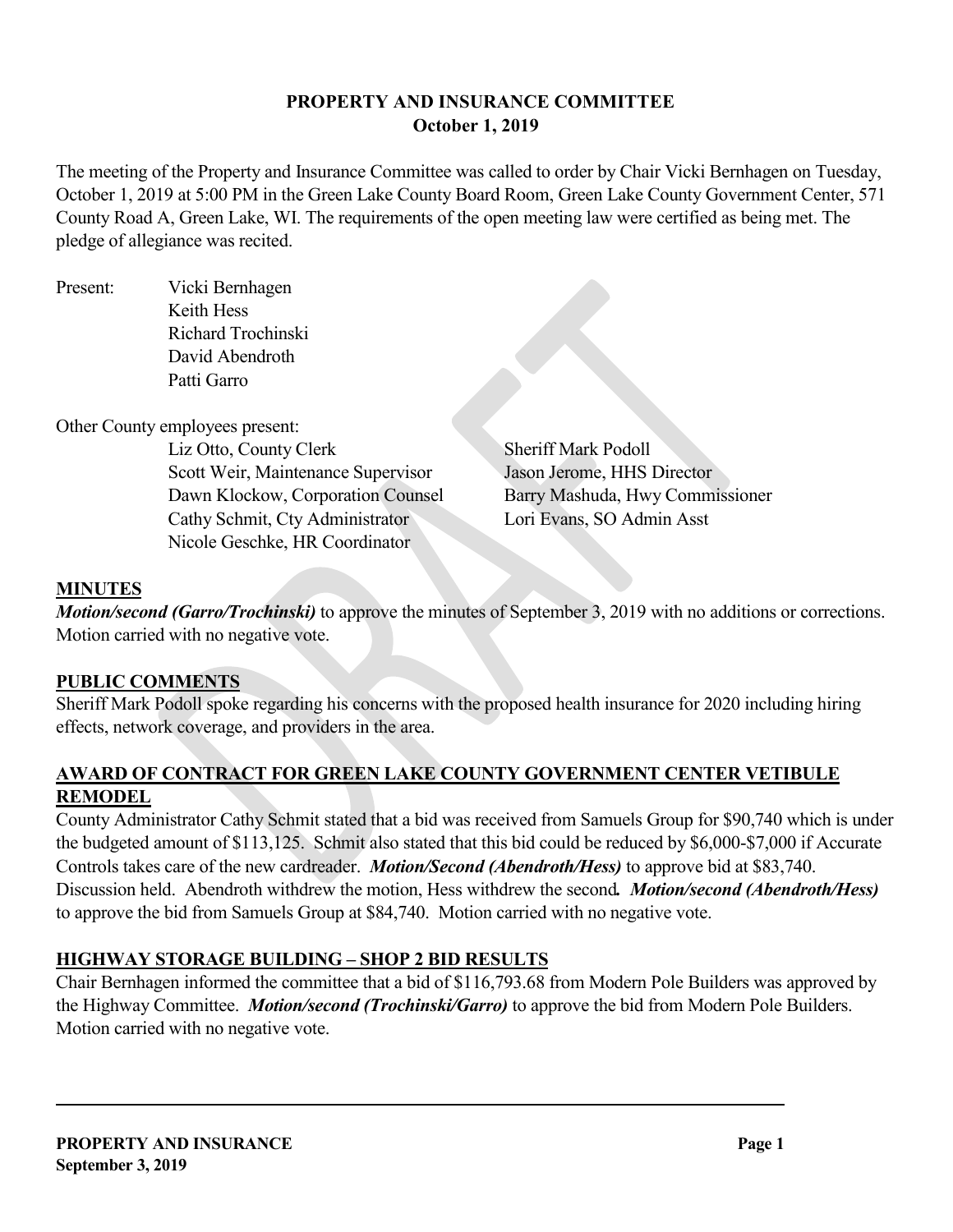#### **REQUEST FOR QUOTE FOR EPLACEMENT OF DOMESTIC WASTE WATER TANK – SHOP 2 UPDATE ON EXPERIENCE MODIFICATION FACTOR FOR 2020 WORKERS COMP INSURANCE**

Chair Bernhagen informed the committee that the Highway Committee approved a bid from Egbert Excavating for \$6,480 for replacement of the domestic waste water tank at Shop 2. *Motion/second (Garro/Trochinski)* to approve the bid from Egbert Excavating. Motion carried with no negative vote.

### **UPDATE ON EXPERIENCE MODIFICATION FACTOR FOR 2020 WORKERS COMP INSURANCE**

County Clerk Liz Otto stated that the mod factor for 2020 will be .72 as determined by the WCRB (Wisconsin Compensation Rating Bureau). Otto explained that the lower the rating the better premium rate we receive. The 2019 rating was .94.

## **RESOLUTIONS**

• **Modify Health Insurance Plan Design and Update Personnel Policies and Procedures Manual**

County Administrator Cathy Schmit and County Clerk Liz Otto explained the proposal in the resolution to join the state plan through Employee Trust Funds (ETF) for 2020. Discussion held.

*Motion/second (Hess/Trochinski)* to approve the resolution and forward to Personnel, Finance and County Board. Motion carried with no negative vote.

#### **2020 BUDGET DISCUSSION**

County Administrator Cathy Schmit stated that the budget is compiled and ready for publication following the Finance meeting on October 10.

#### **SECURITY SYSTEMS UPDATE**

No update at this time per County Administrator Cathy Schmit.

## **MAINTENANCE REPORT**

- Building and Grounds Report No discussion or questions.
- Monthly Activities The report was reviewed.

## **COMMITTEE DISCUSSION**

**Future Meeting Date:** November 5, 2019 at 5:00 PM. **Future Agenda items for action & discussion:**

#### **ADJOURNMENT**

Chair Bernhagen adjourned the meeting at 5:55 PM.

Submitted by,

 $\bigotimes_{\mathbf{Liz}} \bigotimes_{\mathbf{C}} \mathcal{U}$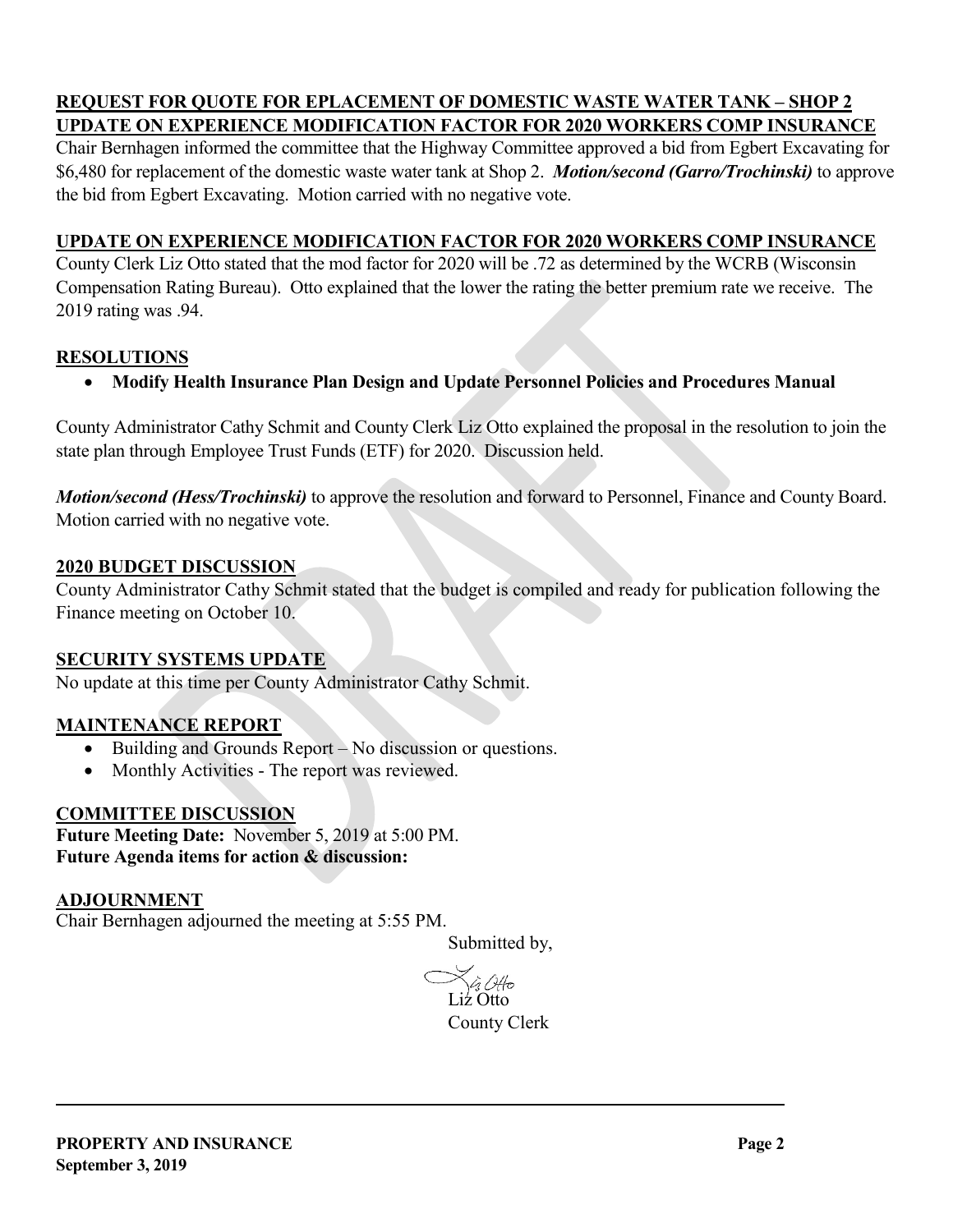#### **ORDINANCE NO. –2019**

#### **Creating an Ordinance regarding the Use of County Facilities**

The County Board of Supervisors of Green Lake County, Green Lake Wisconsin, duly<br>assembled at its regular meeting begun on the th day of 2019, does ordai assembled at its regular meeting begun on the th day of 2019, does ordain as follows:

- 1 **WHEREAS,** the County Clerk often receives inquiries from non-profit groups, school
- 2 districts, and other organizations requesting the use of County Buildings or real property
- 3 for non-county functions; and,
- 4 **WHEREAS,** a policy for applying for use of County buildings or real property is
- 5 necessary to ensure that all groups that request use of County buildings or real property
- 6 are treated equally and follow the same rules for use.

Roll Call on Ordinance No. -2019 Submitted by Property & Insurance Committee:

Ayes , Nays , Absent , Abstain

Passed and Enacted/Rejected this DATE day of MONTH, 2019.

, Chair

, Vice-chair

County Board Chairman

ATTEST: County Clerk Approve as to Form:

Corporation Counsel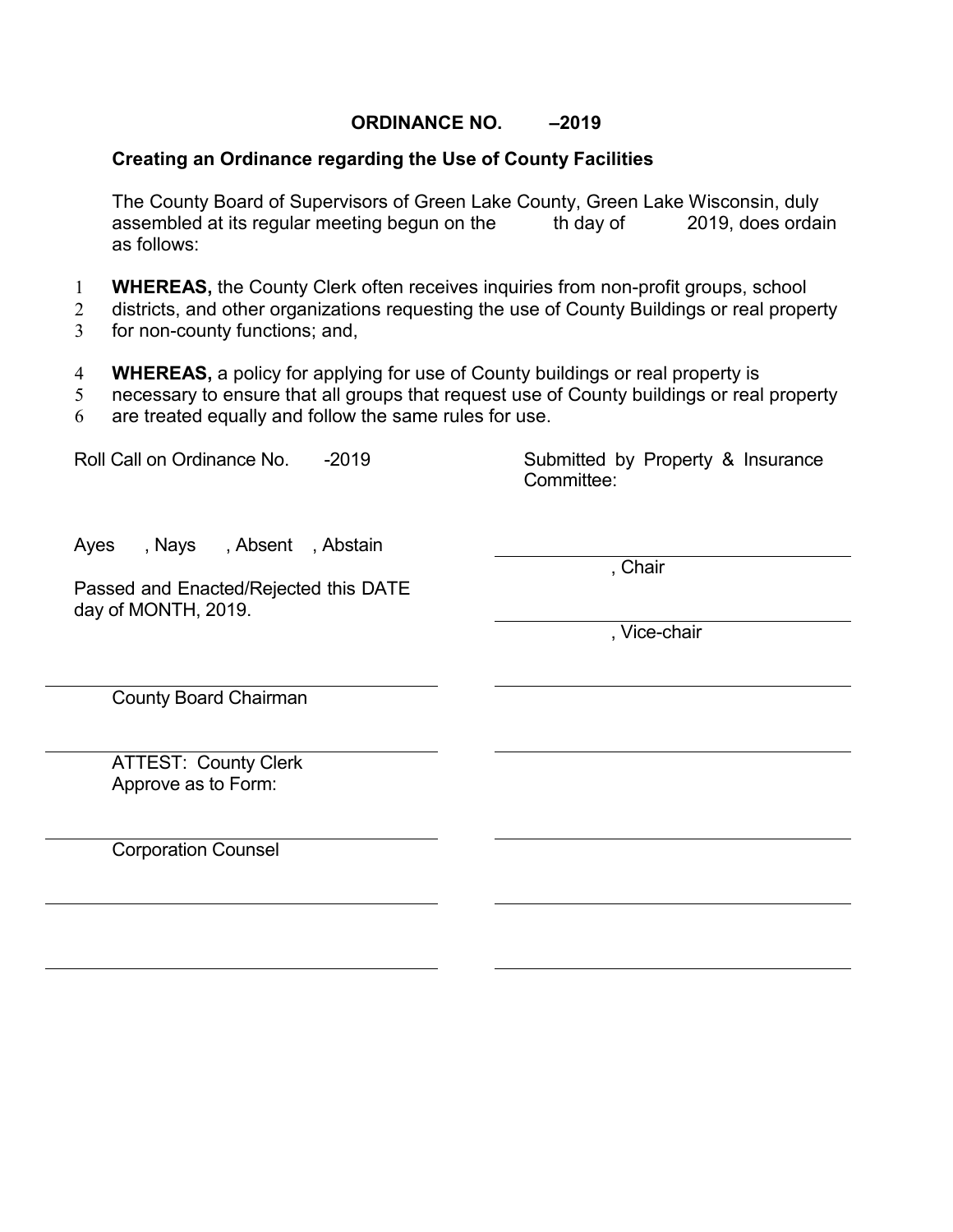## **NOW, THEREFORE, THE COUNTY BOARD OF SUPERVISORS OF THE COUNTY OF GREEN LAKE DOES ORDAIN AS FOLLOWS:**

- Section 1. Green Lake County Ordinance, County Facilities, use of is hereby created as follows:
- 
- Definitions, as used in this ordinance,
- 
- "County-Owned Facilities" means the
- 15 Green Lake County Government Center, located at 571 County Road A, Green Lake, WI.
- 17 Green Lake County Fairgrounds located at 570 South Street, Green Lake, WI.
- 18 Green Lake County Highway Department located at 570 South Street, Green Lake, WI.
- Green Lake County Highway Department located at N1906 STH 73, Manchester, WI.
- Reservation of County Facilities
- 25 A. Policy on Reservation. The County-owned facilities are primarily for the exclusive use of the County for the operation of county government. However, under proper circumstances, the use of County-owned facilities or parts thereof may be permitted by outside groups wishing to hold an event. This Ordinance is intended to regulate exclusive use of the County's facilities or parts thereof in the County so that the general welfare of the County is protected.
- 

 B. Reservation County-owned Facility Space. A person, group, firm, organization, partnership or corporation may reserve the use of a County-owned facility by written application filed with the County Clerk for a permit for use of the same. The County Clerk shall forward the application to the Property and Insurance Committee for its review. The Property & Insurance Committee shall have the authority to issue permits for the use of County-owned facilities. County-owned facilities are reserved on a first-requested, first-reserved basis.

 C. Application. Applications shall be submitted to the County Clerk at least 30 days prior to the date on which the use is requested. The application shall contain the following information:

- 
- 1. The name, address and telephone number of the applicant.
- 2. The name, address and telephone number of the headquarters of the same and the responsible and authorized officers of the same.
- 3. The name, address and telephone number of the person who will be the responsible party during the event.
- 4. The County-owned facility being requested for use
- 5. The date when the use is requested and the hour of the proposed use date.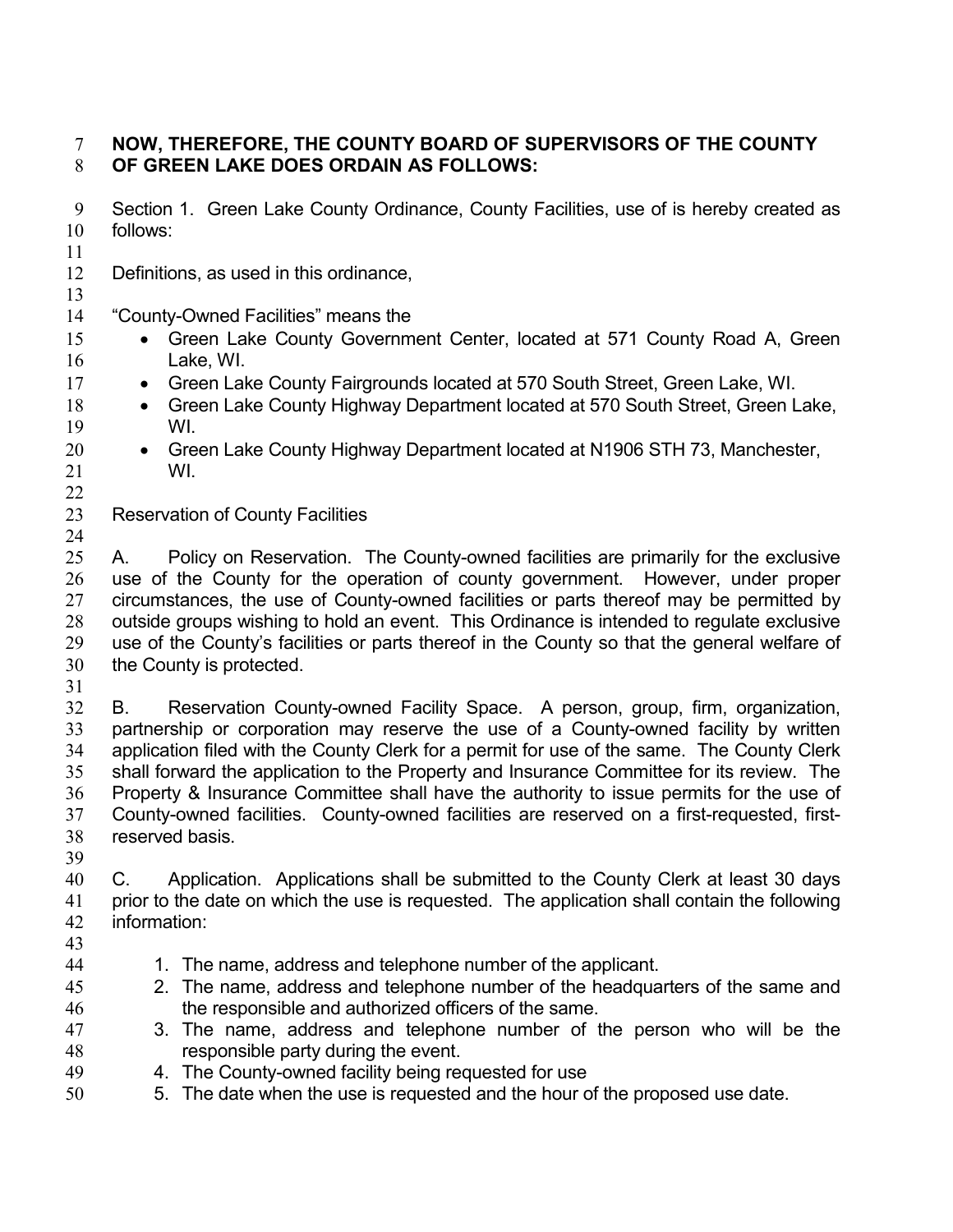6. The anticipated number of person to use the facility. If more than 1000 persons are expected to attend, an additional separate permit under Ordinance Chapter 109 is required.

 Note: Applicants should be mindful that the Property and Insurance Committee meets monthly and may need to submit an application for use of a facility more than 30 days in advance to ensure that the Committee can review the application at its next scheduled meeting.

D. Fees and charges.

- 1. Deposit. The applicant must deposit [\$ENTER SUM HERE]. If there is no damage and trash is picked-up and properly disposed, the deposit will be returned. If there is damage or trash left behind, the deposit will be forfeited and applied to the costs. Checks will not be negotiated unless the deposit is forfeited.
- 2. Applicant is responsible for the pick-up and removal of trash. Applicant is responsible for any damage to the facility. Any damage to the facility during Applicant's event will be deducted from the deposit. If trash is not picked-up and removed, the cost of pick-up and removal will be deducted from the deposit. If the deposit does not cover damage or trash removal or both (if applicable) the County may submit the matter to the Corporation Counsel to recover the damage and costs remaining.
- 3. The Maintenance Supervisor shall have the authority to determine damage to the Government Center. The Highway Commissioner shall have the authority to determine damage to the Highway Department and County Fairgrounds.

 E. Action on application. The Property & Insurance Committee shall act promptly on all applications for permits and shall consider applications at its next regularly scheduled meeting. 

- F. Reasons for Denial. Applicants may be denied for any of the following reasons:
- 85 1. The proposed use would violate federal, state or local ordinances.
- 2. If the application is missing any information required.
- 3. The application is made less than the required 30 days in advance of the **requested exclusive use.**
- 4. If a permit is required for a large assembly and is not granted.
- G. Indemnification/Insurance.
- 1. The applicant must provide proof of insurance for a minimum of \$250,000 naming the County as an additional insured.
- 2. If the applicant does not have a minimum insurance policy for \$250,000, the applicant, if a non-profit entity, may apply to the County's insurance carrier for "Tenant-User Liability Program", and if approved shall pay the insurance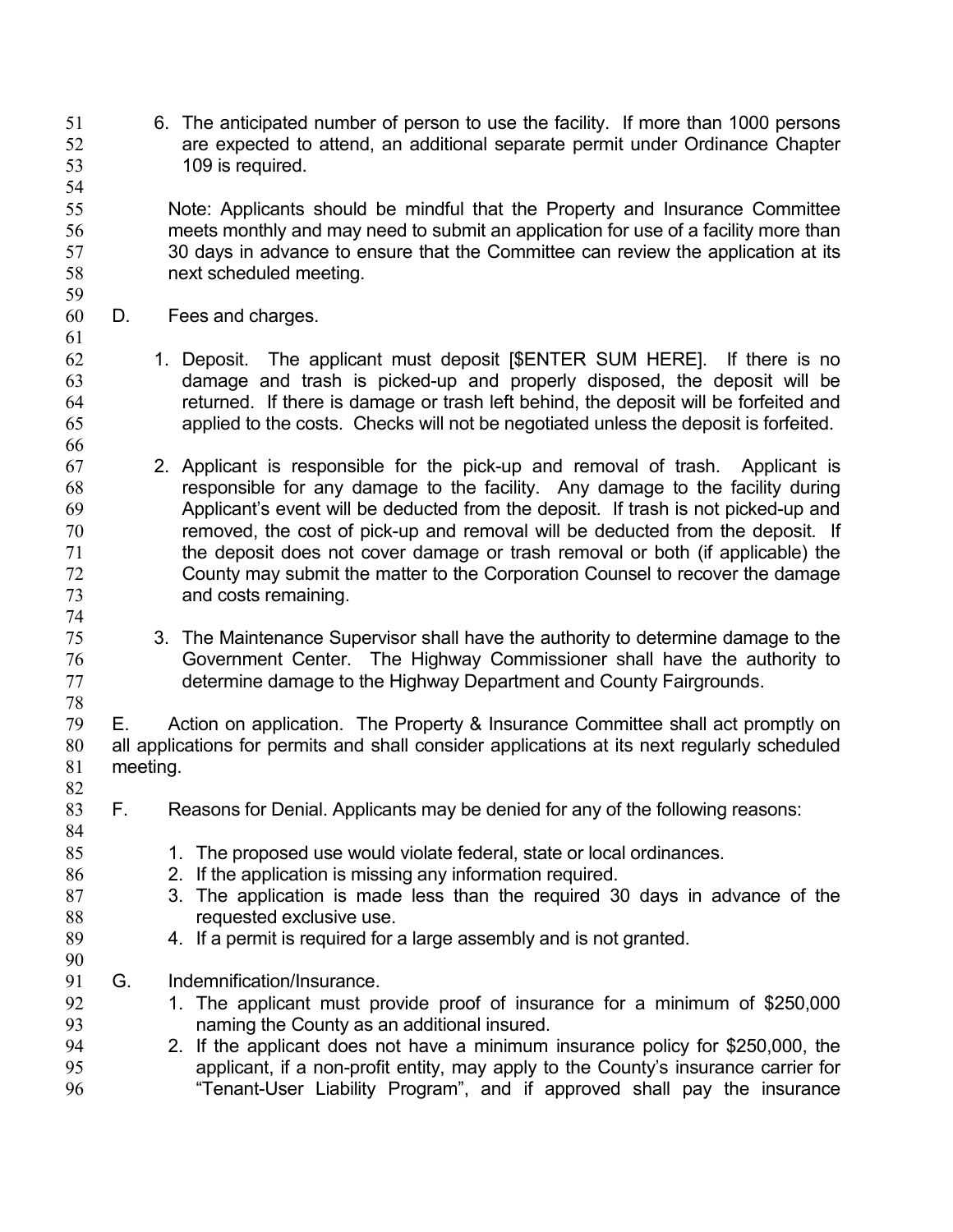- premium and be responsible for paying any deductible under the "Tenant-User Liability Program".
- 
- 100 H. A permit is not required for a county sponsored activity, including but not limited to 101 the County Fair, and 4-H groups.
- Section 2. This ordinance shall become effective upon passage and publication.
- Section 3. The repeal and recreation of any section herein shall not have any effect on existing litigation and shall not operate as an abatement of any action or proceeding then
- pending or by virtue of the repealed sections.
- Section 4. All ordinances and parts of ordinances in conflict herewith are hereby
- repealed.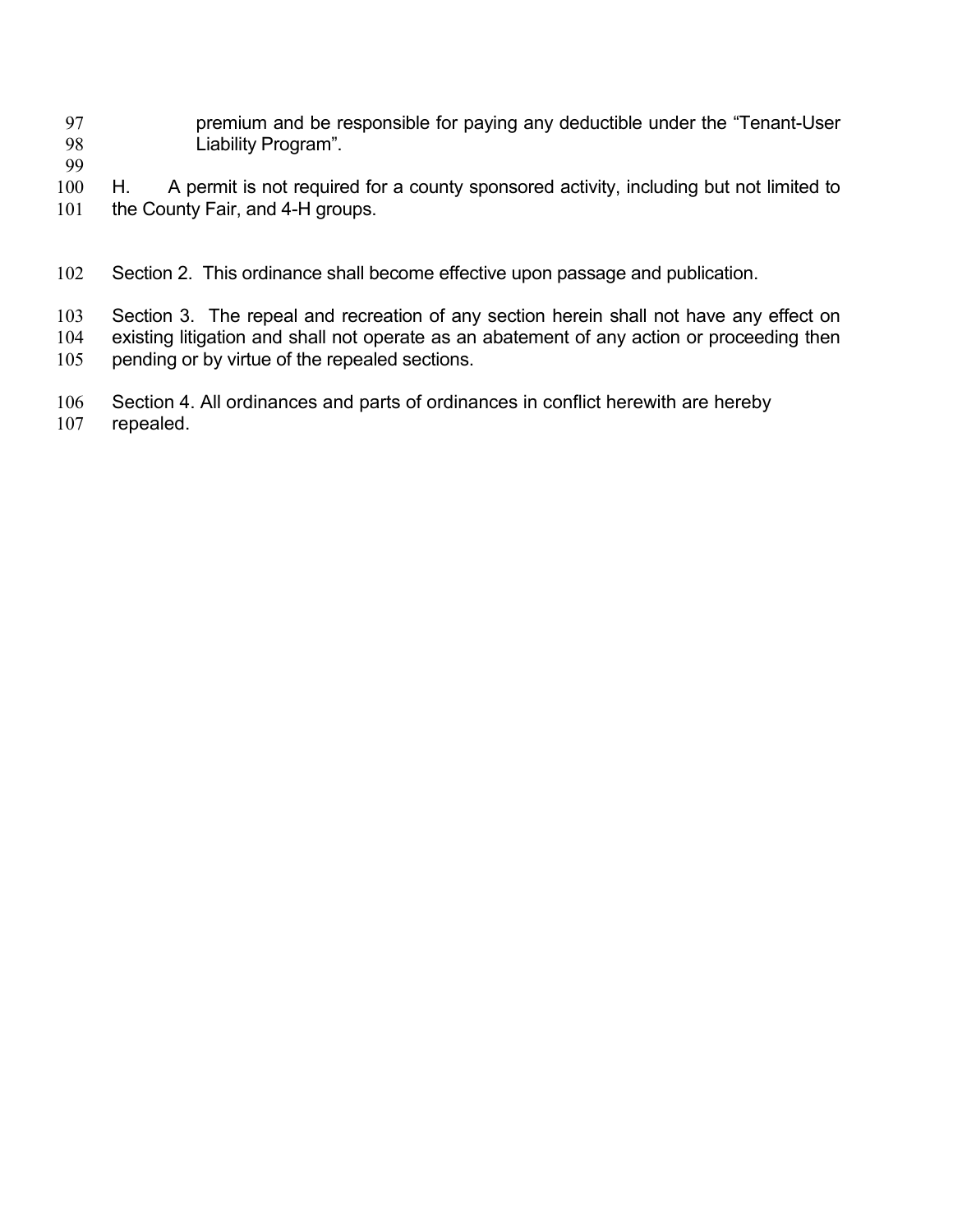## **RESOLUTION NUMBER -2019**

## **RELATING TO INCLUSION UNDER THE STATE INCOME CONTINUATION INSURANCE PLAN**

The County Board of Supervisors of Green Lake County, Green Lake, Wisconsin, duly assembled at its regular meeting on this 17th day of December 2019, does resolve as follows:

- 1 **WHEREAS,** the County understands that certain benefits are valuable for the economic
- 2 security and well-being of its employees, such as income continuation benefits in the
- 3 event of a short-term or long-term disability; and,
- 4 **WHEREAS,** the State of Wisconsin Group Insurance Board offers an Income
- 5 Continuation Insurance Plan to eligible personnel through the program of the State of
- 6 Wisconsin Group Insurance Board; and,
- 7 **WHEREAS,** the County can elect to participate in the Income Continuation Insurance 8 Plan.
- 9 Fiscal note is attached.
- 10 vote is needed to pass.

| <b>Approved by Personnel</b><br>Disapproved by Personnel                                              |                                                 |  |  |
|-------------------------------------------------------------------------------------------------------|-------------------------------------------------|--|--|
| Roll Call on Resolution No.<br>$-2019$                                                                | Submitted by Property & Insurance<br>Committee: |  |  |
| , Nays<br>,Absent ,Abstain<br>Ayes<br>Passed and Adopted/Rejected this 17th<br>day of December, 2019. | Vicki Bernhagen, Chair                          |  |  |
|                                                                                                       | Patricia Garro                                  |  |  |
| <b>County Board Chairman</b>                                                                          | David Abendroth                                 |  |  |
| <b>ATTEST: County Clerk</b><br>Approve as to Form:                                                    | <b>Richard Trochinski</b>                       |  |  |
| <b>Corporation Counsel</b>                                                                            | <b>Keith Hess</b>                               |  |  |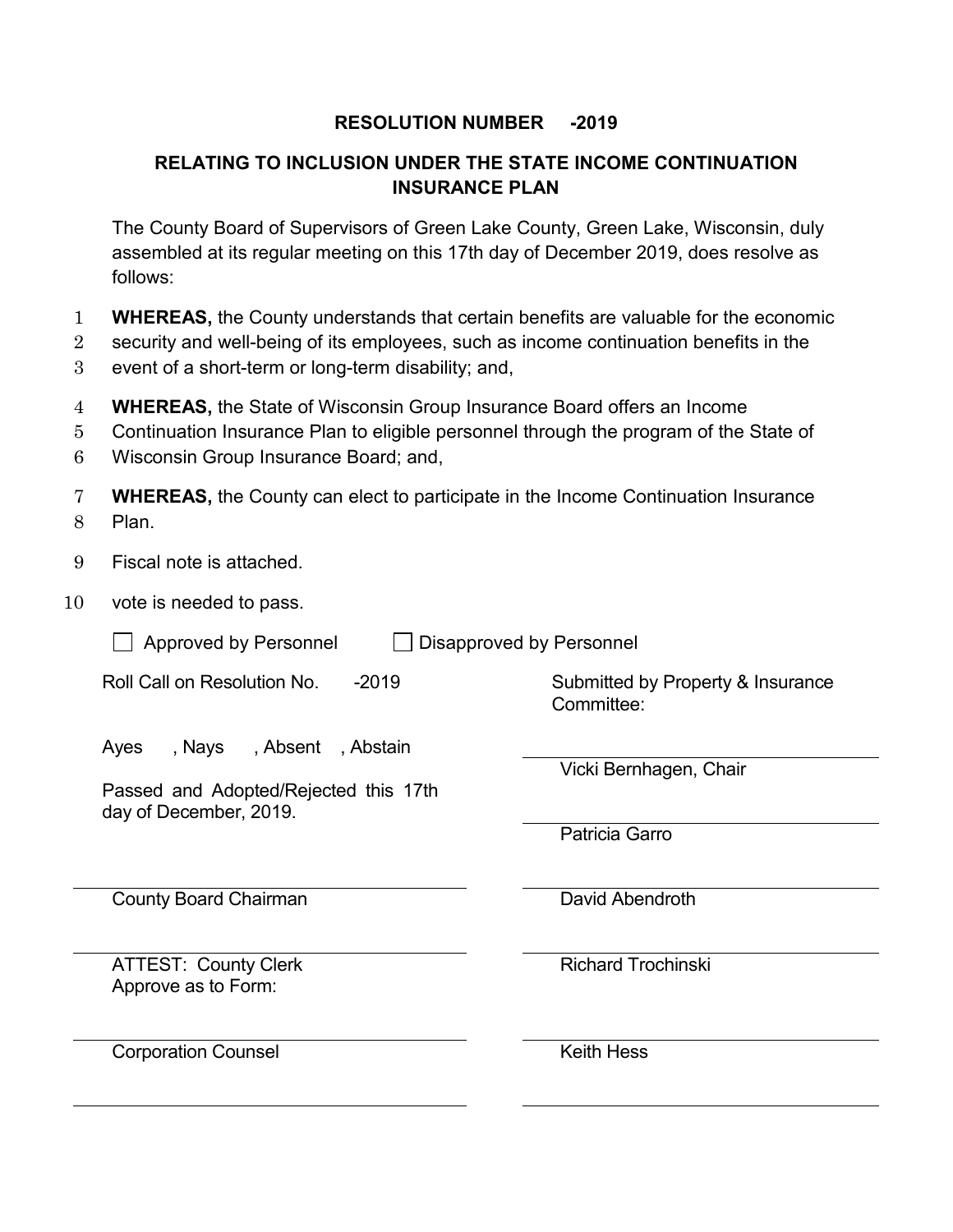- 11 **NOW THEREFORE BE IT RESOLVED,** that the Green Lake County Board of
- 12 Supervisors hereby elects to offer the Income Continuation Insurance Plan to eligible
- 13 personnel through the program of the State of Wisconsin Group Insurance Board, and
- 14 agrees to abide by the terms of the plan as set forth in the contract between the Group
- 15 Insurance Board and the Administrator.
- 16 **BE IT FURTHER RESOLVED,** that any employee who elects to participate in the
- 17 Income Continuation Insurance Plan will pay the full cost of any premiums.
- 18 **BE IT FURTHER RESOLVED,** that the County Clerk is hereby authorized and directed
- 19 to take all actions and to make salary deductions and submit payments required by the
- 20 State of Wisconsin Insurance Board to provide Income Continuation Insurance Plan.
- 21 **BE IT FURTHER RESOLVED** that the County Administrator is authorized to sign all
- 22 contracts necessary to enter into the Income Continuation Insurance Plan.
- 23 **BE IT FURTHER RESOLVED**, that this resolution shall be effective on the later of the
- $24$  1<sup>st</sup> of the month on or after 90 days following its receipt at the Department of Employee
- 25 Trust Funds.
- 26 **FISCAL NOTE:** no fiscal impact to the County

## **CERTIFICATION**

I hereby certify that the foregoing resolution is a true, correct and complete copy of the resolution duly and regularly passed by the Green Lake County Board of Supervisors on the day of  $\qquad \qquad$ , 2019, and that said resolution has not been repealed or amended, and is now in full force and effect.

Dated this \_\_\_\_\_\_\_ day of \_\_\_\_\_\_\_\_\_\_\_\_\_\_\_\_\_\_\_, 20 \_\_\_\_.

\_\_\_\_\_\_\_\_\_\_\_\_\_\_\_\_\_\_\_\_\_\_\_\_\_\_ Elizabeth A. Otto County Clerk 571 County Road A Green Lake, WI 54941 lotto@co.green-lake.wi.us

Number of eligible employees \_\_\_\_\_\_\_\_\_\_\_\_ 69-036-

ETF Employer Identification Number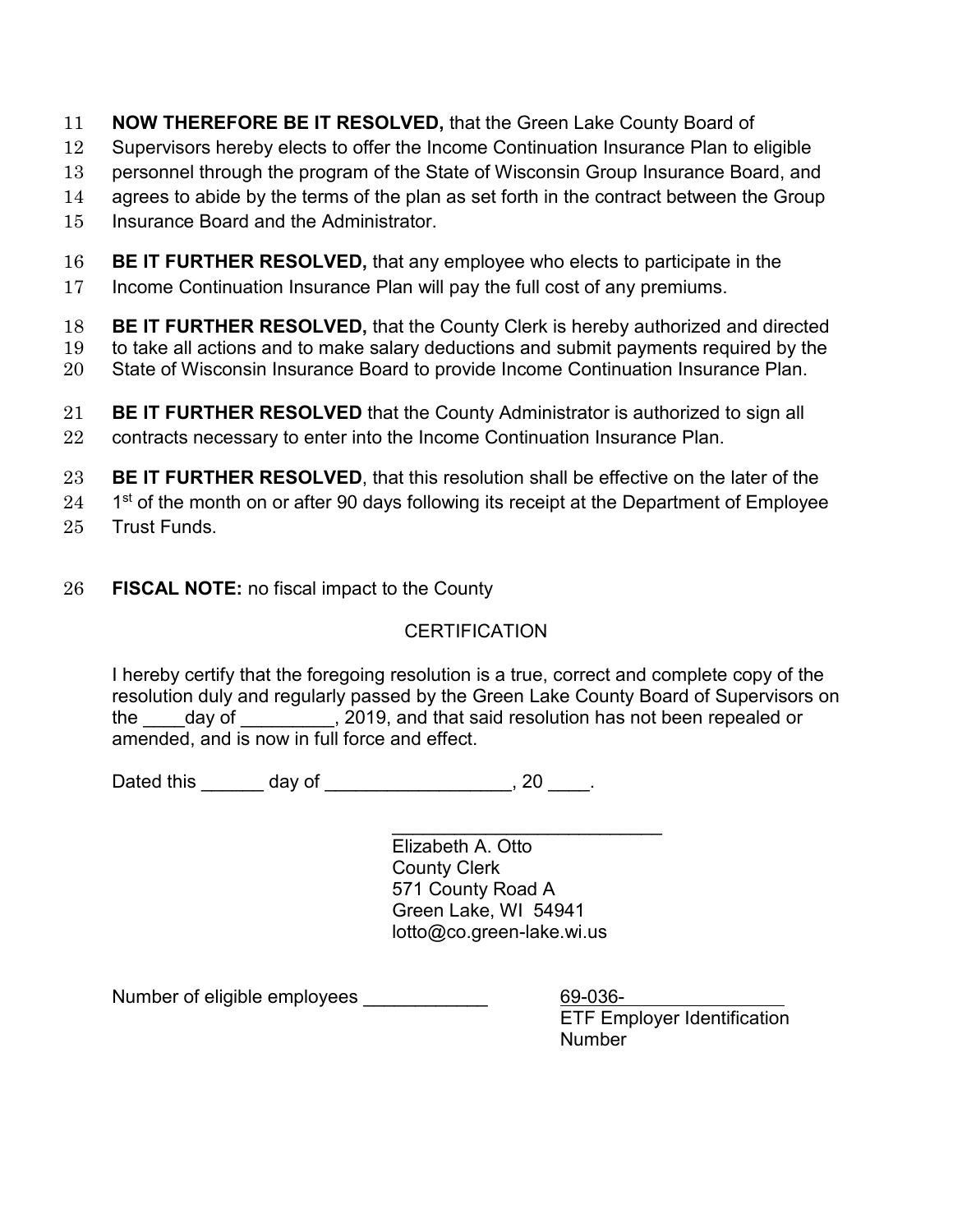November 04, 2019 Parks & Recreation Committee Parks & Recreation Department Quarterly Report

Zobel Memorial Park

Bike rack removed for season Picnic tables put away for season Brushing/trimming started will continue work as access and weather permits Scheduled Maintenance performed General Maintenance performed

Sunset Park

Daily and Yearly boat launch pass info attached - Thank you Amanda Toney for the excellent work on this. To sum it up we sold less yearly passes and less daily passes than our average. Parking lot paving completed  $-10/22/19$  NEA New parking lot shouldered with ¾" gravel 3 sides 24.27 tons- 10/24/19 Picnic tables put away for season Dumpster removed for season Bike rack removed for season Trash signage removed for season Launchs removed for season 10/29/19 Restroom vault pumped/Restroom vault past inspection 10/01/19 Scheduled Maintenance performed General Maintenance performed

Twin Lake Park

Picnic tables put away for season Brushing tree trimming complete Launch removed for season 10/29/19 Restroom vault pumped/Restroom vault passed inspection 10/01/19 Scheduled Maintenance performed General Maintenance performed

Spring Valley Park

Picnic tables put away for season Brushing tree trimming complete Trash signage removed for season Restroom vault pumped/Restroom vault passed inspection 10/01/19 Launch removed for season 10/29/19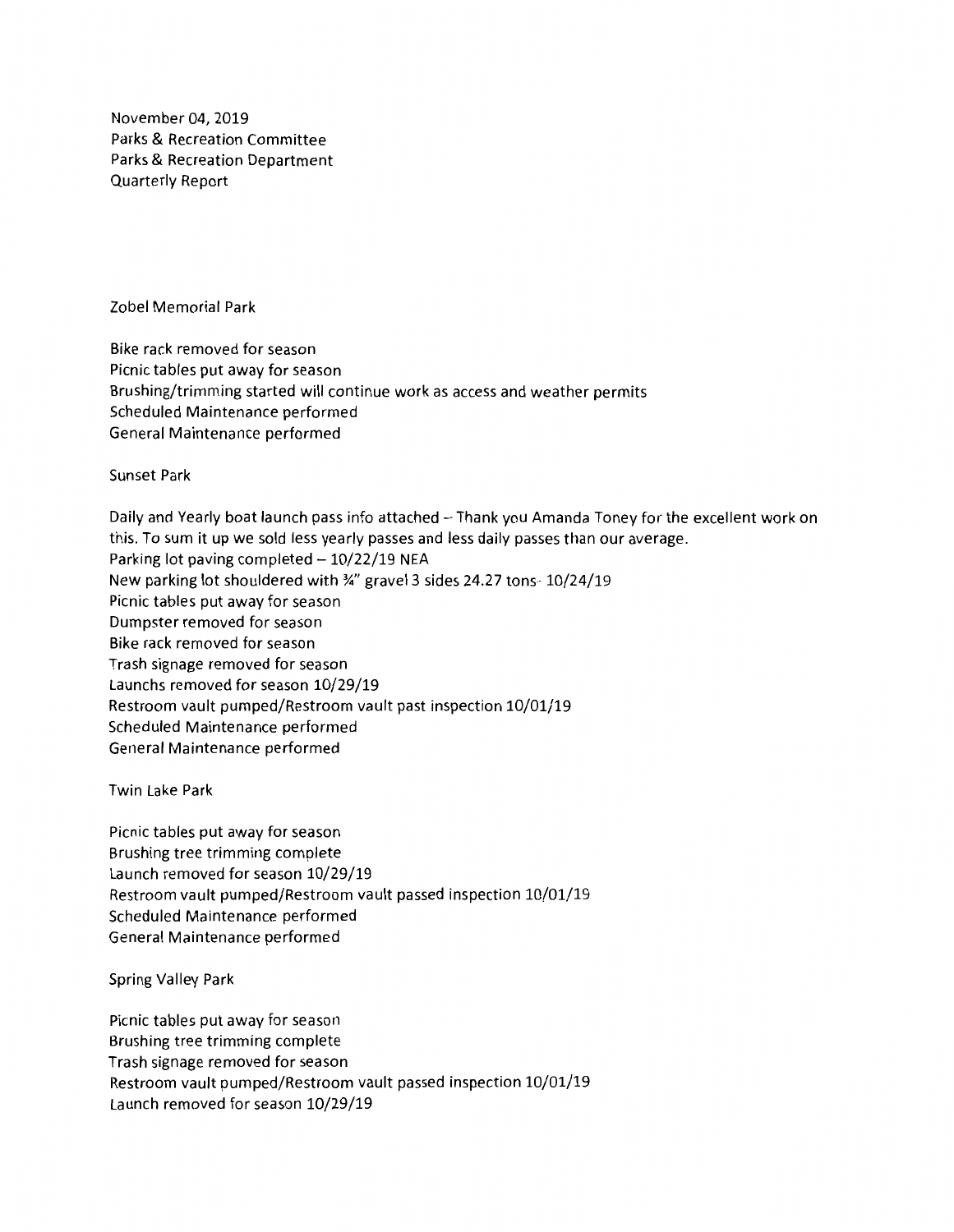Scheduled Maintenance performed General Maintenance performed

Dodge Memorial Park

Remove all interiors of vault toilet to prepare for removal Restroom scheduled for removal  $2^{nd}/3$ rd week in November weather permitting Picnic tables put away for season Trash signage removed for season Volleyball net removed for season Brushing tree trimming and old depleted landscaping scheduled for 2<sup>nd</sup> week in November weather permitting Replacement restroom info in packet Pavilion winterized for season Dumpsters removed for season Information submitted in packet for launch area restroom ADA fishing pier removed for season 10/24/19 Launch's removed for season 10/29/19 Scheduled Maintenance performed General Maintenance performed

Lake Maria Park

Removed all interiors of vault toilet to prepare for removal Picnic tables put away for season Replacement restroom info packet Brushing tree trimming in progress Scheduled Maintenance performed 3 ton of¾" gravel added to landing Restroom holding tank failed inspection restroom scheduled for removal 2<sup>nd</sup> week in November weather permitting General Maintenance performed

Kingston Park

Picnic tables put away for season Volleyball net removed for season Dumpster removed for season Brushing tree trimming completed Scheduled Maintenance performed General Maintenance performed

Mascoutin Valley State Trail

Repaired 2 vandalized board walk signs on small section of boardwalk 09/26/19 End section of large boardwalk still scheduled for repair currently 2 feet of water where section is temporarily repaired Picnic table put away for season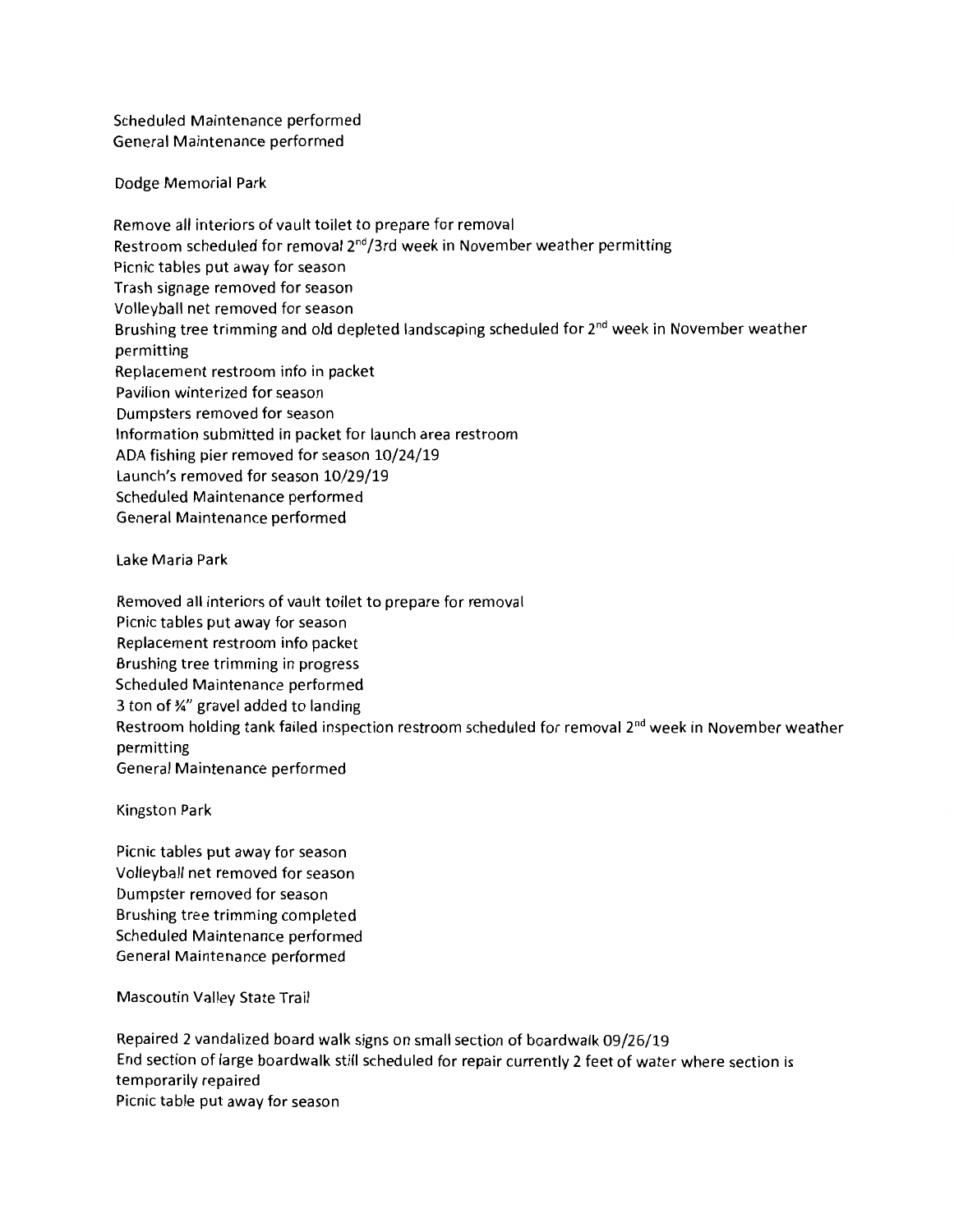North end of large boardwalk repaired Final mowing of shoulders performed 09/26/19 Bike rack removed for season Scheduled Maintenance performed General Maintenance performed

City of Green Lake Multi Use Path shoulders mowed 09/17 /19 final for season

**Submitted by:** 

Scott A. Weir Maintenance Director Parks & Recreation director Green Lake County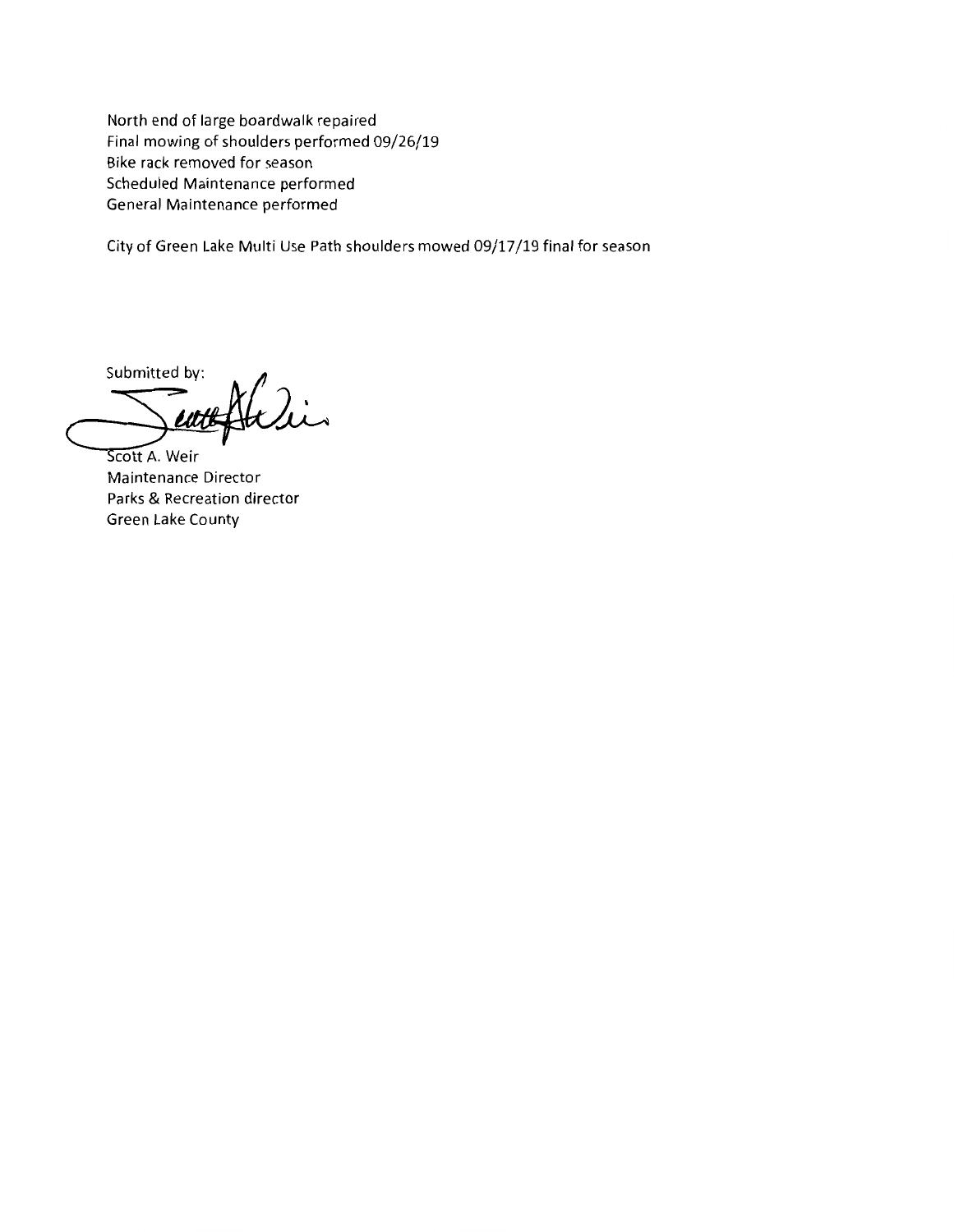November 05, 2019 Property & Insurance Committee Monthly Report Green Lake County Maintenance Department

#### 571 County road A

Replaced damaged/cracked elbow drain pipe sink by micro wave/kitchen - Corrections Replaced drain basket and gaskets/nut- effect of repairing damaged drain pipe/kitchen - Corrections Replaced damaged spray hose dishwasher pre-wash - Corrections Adjusted locking mechanism Huber change over door/hallway- Corrections Replaced dim LED night lite in Unit D cell #3 - Corrections Adjusted micro switch on door alarm male changer Huber - Corrections Replaced ballast in light fixture Unit A above bunks 1/2 - Corrections Replaced hot water cartridge staff restroom in booking - Corrections Request to repair manual key lock on door L-2 (Unit K side) will not turn-cleaned food debris out of door jamb and lockset - Corrections Request to lube doors/squeaking/Units N-12, B-12, C-12/lubed - Corrections Report of popping noise coming from Unit C door/checked neither co nor maint. repair could hear any out of normal operational sounds - Corrections Repair damaged cabinet door 911 side - Communications Installed dedicated 120v outlet for drone trailer to eliminate breaker trip in SO garage - SO Replaced flush handle cartridge men's restroom - SO Installed Alio Time Clock in staff entrance area for Justice Center per request - IT Rerouted existing unused data cable from patrol office to Justice Center staff entrance area for Alio Time Clock per request  $-1T$ Installed new lift cylinder in office chair  $-$  IT Fire suppression system inspected/maintenance completed in vault 10/16/19 - ROD Facilities fire inspection completed by local fire department  $-10/04/19$ Removed broken off key from lock for file cabinet room #2103 - HHS Request for task light to be installed room #2103 - HHS Installed stand up desk room  $#1150 - HHS$ Installed casters on cart health unit - HHS Replaced in flush handle cartridge women's staff restroom 2<sup>nd</sup> floor - HHS Replaced door stop Training Room entrance door from hallway - UWEX Replace expired lighting control power pak educator office - UWEX Set up Training Room for 10/24/19 - CC Removed 14 containers of records from storage for document destruction - Courts/Probate Replaced 1 bulb in light fixture Maintenance Director office - MAINT Painted all exterior steel entrance/exit doors entire facility Adjusted flow valve on elevator 5/ Phase 2 - Otis Converted 3 parking lot light fixtures to LED 2 security - 1 regular